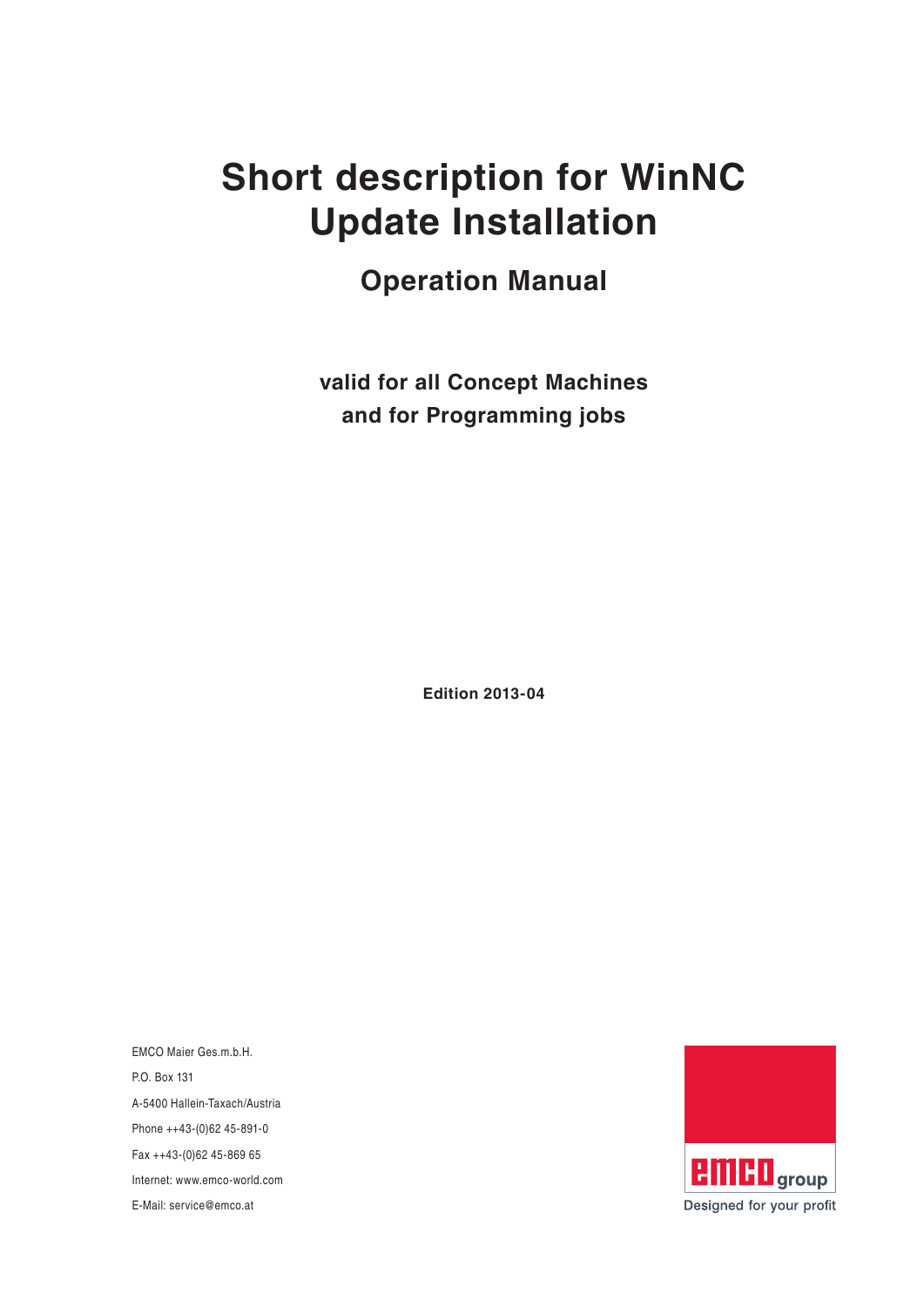## **1. General requirements:**

To install this WinNC software, administrator rights are mandatory.

System requirements: WinXP SP3 and higher.

### **2. Requirements for the machine installation:**

In order to perform an update to a machine installation, not only the installation program is requried, you also need to have access to the machine data (eg: MSD floppy disk, USB- stick or network drive, etc.)

Using WinNC and CamConcept, MSD / PLC data is already included in the installation file as a selfextracting exe file.

The latest PLC data can also be downloaded from the Emco website:

[www.emco-world.com](http://www.emco-world.com)

"products / training / software controls / WinNC / Download".

You'll receive a zip file which must be extracted on the host machine before installing the interface. During the installation of the control software, you'll be prompted to enter the path for the PLC data.



file download from the EMCO homepage

The following data needs to be downloaded:

- Update (1)
- ACC update (2)

• MSD/PLC (3): these files are already included in the Update file and have to be downloaded only for a MSD/PLC update. If you're performing the MSD/PLC update only, the file Machine.zip has to be unzipped before the start of the installation.

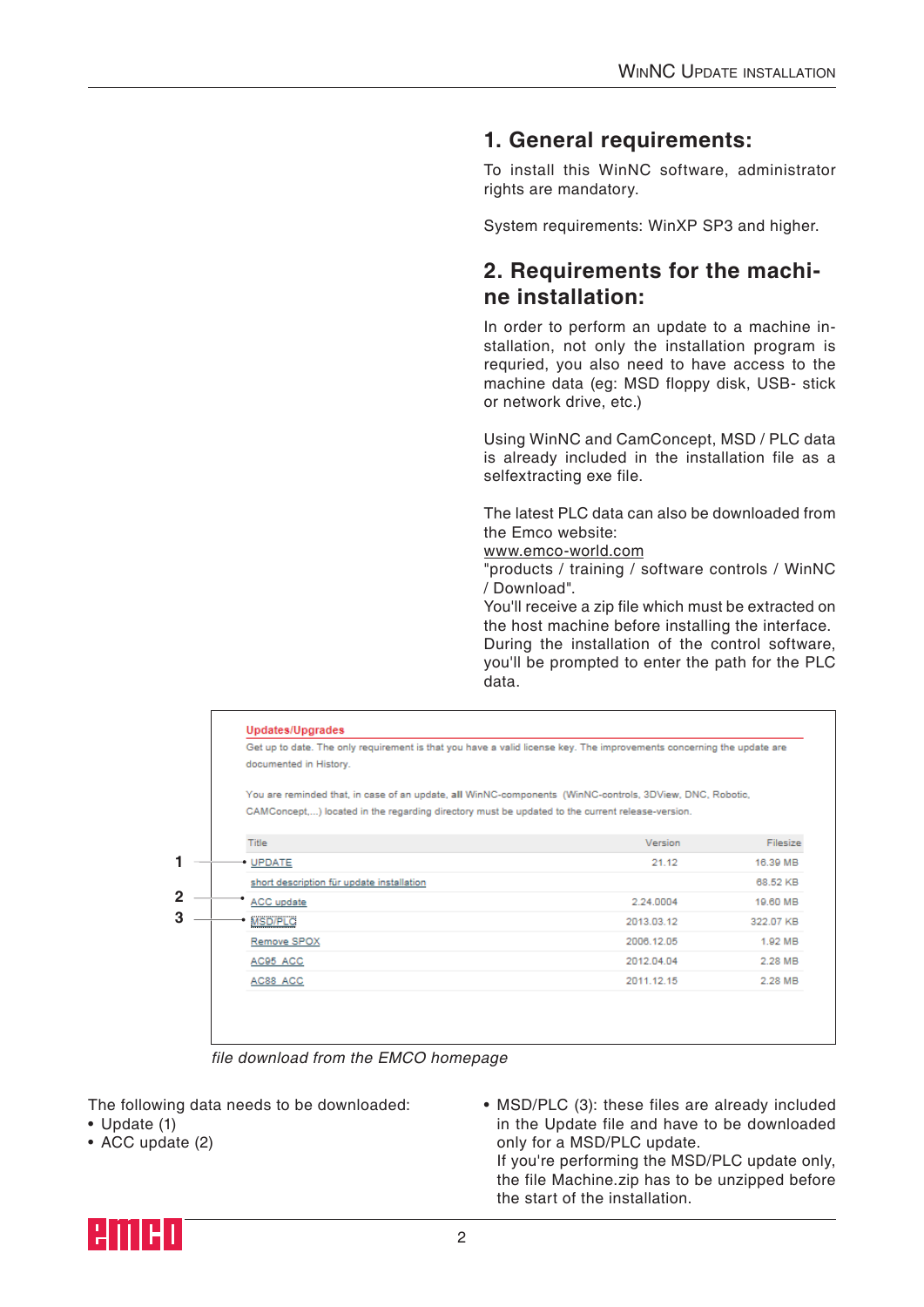#### **Note:**

Depending on the machine that is used, the WinNC which is used or if you're working on a machine job or on a programming job, this selection may be different.

AN

# **3. Update installation:**

Start the installation by double-clicking the "update.exe" file.

Follow the instructions from the installation guide.

|               | WinNC-Sie840d - InstallShield Wizard<br><b>Existing Installed Instances Detected</b><br>Select the appropriate application instance to maintain or update.                                                                               |                         |        |        |
|---------------|------------------------------------------------------------------------------------------------------------------------------------------------------------------------------------------------------------------------------------------|-------------------------|--------|--------|
|               | Setup has detected one or more instances of this application already installed on your system.<br>You can maintain or update an existing instance or install a completely new instance.<br>C Install a new instance of this application. |                         |        |        |
|               | Maintain or update the instance of this application selected below:<br>Display Name<br>EMCO - WinNC Sinumerik 810D/840D C: WinNC32 2 3<br>EMCO - WinNC Sinumerik 810D/840D C:\WinNC32                                                    | <b>Install Location</b> |        |        |
| InstallShield |                                                                                                                                                                                                                                          | $<$ Back                | Next > | Cancel |

start the installation

|                                                  | WinNC-Sie840d - InstallShield Wizard                                                                                                              | × |  |
|--------------------------------------------------|---------------------------------------------------------------------------------------------------------------------------------------------------|---|--|
| Welcome                                          |                                                                                                                                                   |   |  |
|                                                  | Modify, repair, or remove the program.                                                                                                            |   |  |
|                                                  | Welcome to the WinNC-Sie840d Setup Maintenance program. This program lets you modify<br>the current installation. Click one of the options below. |   |  |
| C Modify                                         |                                                                                                                                                   |   |  |
|                                                  | Select new program features to add or select currently installed features to<br>remove.                                                           |   |  |
| C Repair                                         | Reinstall all program features installed by the previous setup.                                                                                   |   |  |
| C Remove<br>دد<br>Remove all installed features. |                                                                                                                                                   |   |  |
| InstallShield                                    | Cancel<br>Next ><br>< Back                                                                                                                        |   |  |

choose repair programm

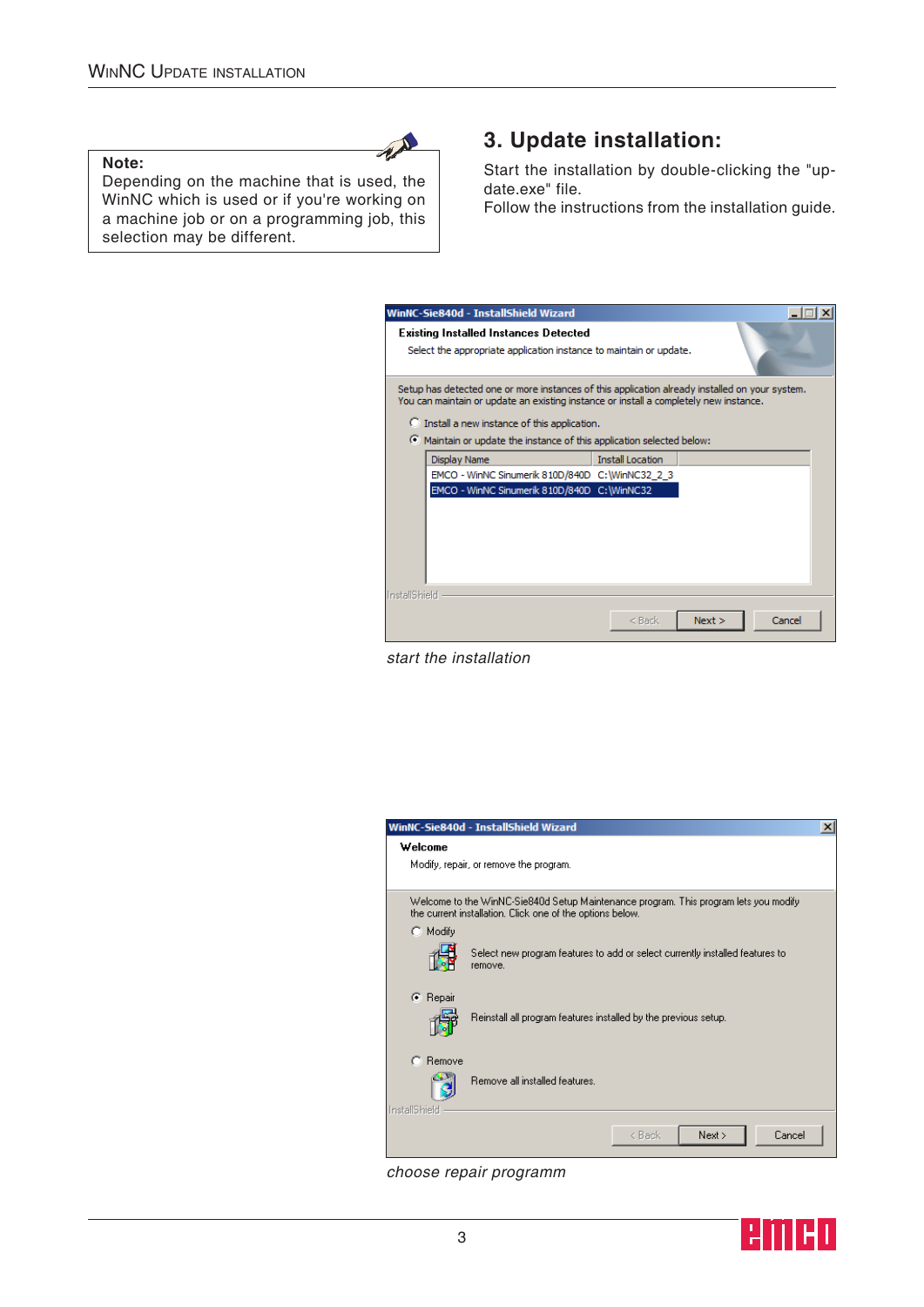

enter path for machine data

| Sie840d machinelicense<br>Choose language:                                                                                                                                                                                                                                                                                                                 | $\vert x \vert$                                                    |
|------------------------------------------------------------------------------------------------------------------------------------------------------------------------------------------------------------------------------------------------------------------------------------------------------------------------------------------------------------|--------------------------------------------------------------------|
| Please choose the control-languages to be installed on this computer:<br>Only the activated languages will be copied to your installation.<br>$\blacksquare$ GER<br>⊡ENG<br>⊡HUN<br>vcze<br>√⊓া⊼<br>⊹ <mark>Ø</mark> FRA<br>⊹⊠ESP<br>⊹⊡NED<br>√ाSWE<br>டுRUS<br>3.20 MB of space required on the C drive<br>116159.86 MB of space available on the C drive | Description <sup>®</sup><br>German textfiles for<br>WinNC-controls |
| InstallShield                                                                                                                                                                                                                                                                                                                                              | < Back<br>Next<br>Cancel                                           |

choose language

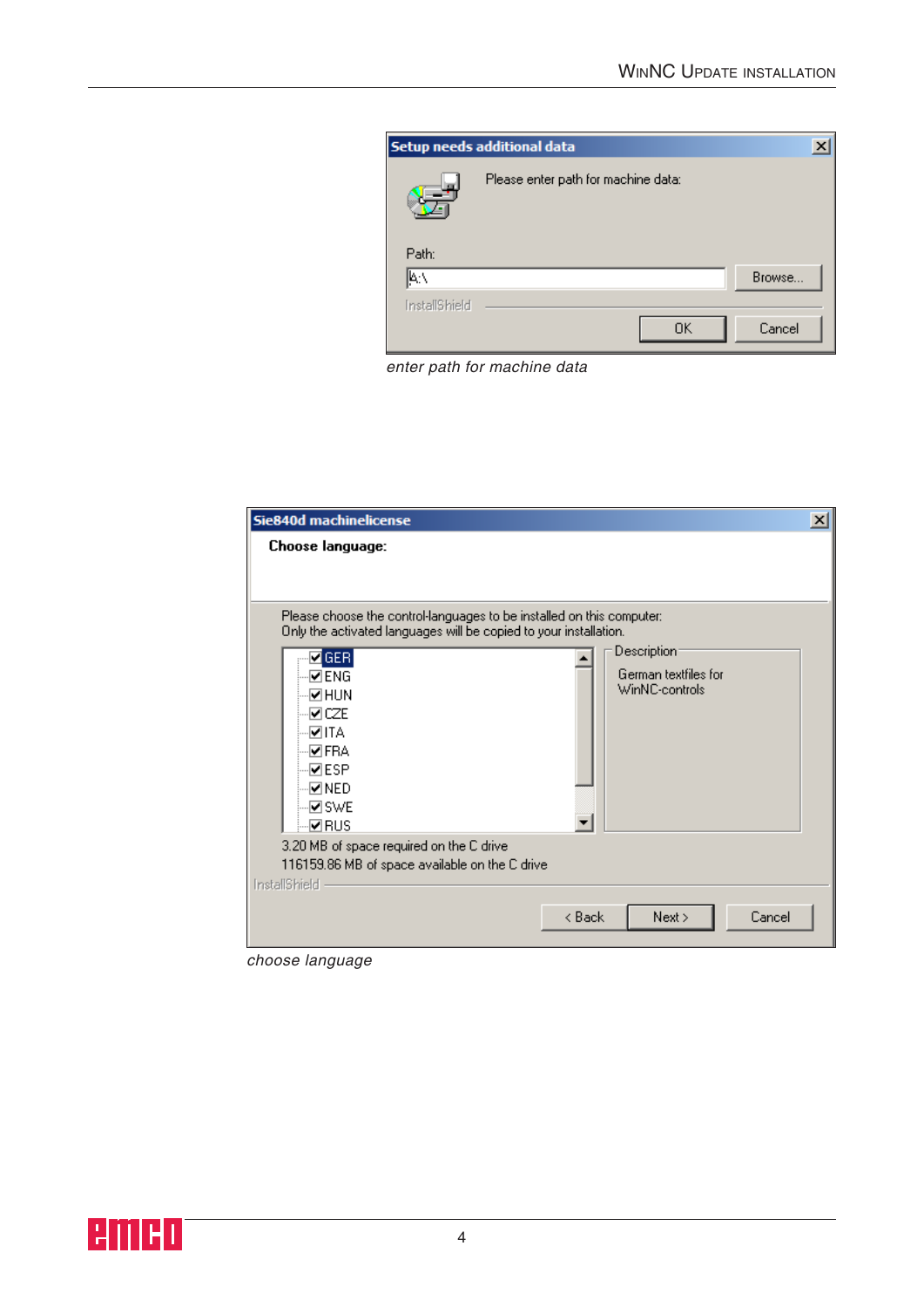|                     | Sie840d machinelicense                                                                                                                                           | × |
|---------------------|------------------------------------------------------------------------------------------------------------------------------------------------------------------|---|
| <b>Setup Status</b> |                                                                                                                                                                  |   |
|                     |                                                                                                                                                                  |   |
|                     | WinNC-Sie840d is configuring your new software installation.                                                                                                     |   |
|                     | <b>Link</b><br>$\times$                                                                                                                                          |   |
|                     | Some configuration-files ("TOOLDATA.DB", "RPARAMS.DB",<br>"PSOREG.DB")<br>already exist in the current machine-directory!<br>Do you want to replace these files? |   |
|                     | <b>Nein</b><br>Ja.                                                                                                                                               |   |
| InstallShield       |                                                                                                                                                                  |   |
|                     | Cancel                                                                                                                                                           |   |

setup status

Prompt if you wish to overwrite existing configuration files. Select as needed and continue

| Sie840d machinelicense                                                                      | $\vert x \vert$ |
|---------------------------------------------------------------------------------------------|-----------------|
| <b>PLC-installation</b>                                                                     |                 |
|                                                                                             |                 |
|                                                                                             |                 |
| The option "disk or path" should only be used, if you have got a PLC-disk for this machine. |                 |
|                                                                                             |                 |
| Active data medium - Standard                                                               |                 |
| C Floppy-disk or path                                                                       |                 |
|                                                                                             |                 |
|                                                                                             |                 |
|                                                                                             |                 |
|                                                                                             |                 |
|                                                                                             |                 |
|                                                                                             |                 |
| InstallShield                                                                               |                 |
| Cancel<br>Next >                                                                            |                 |
| < Back                                                                                      |                 |
| <b>PLC</b> installation                                                                     |                 |

If you're performing an update installation, choose active data medium - Standard and press next to continue

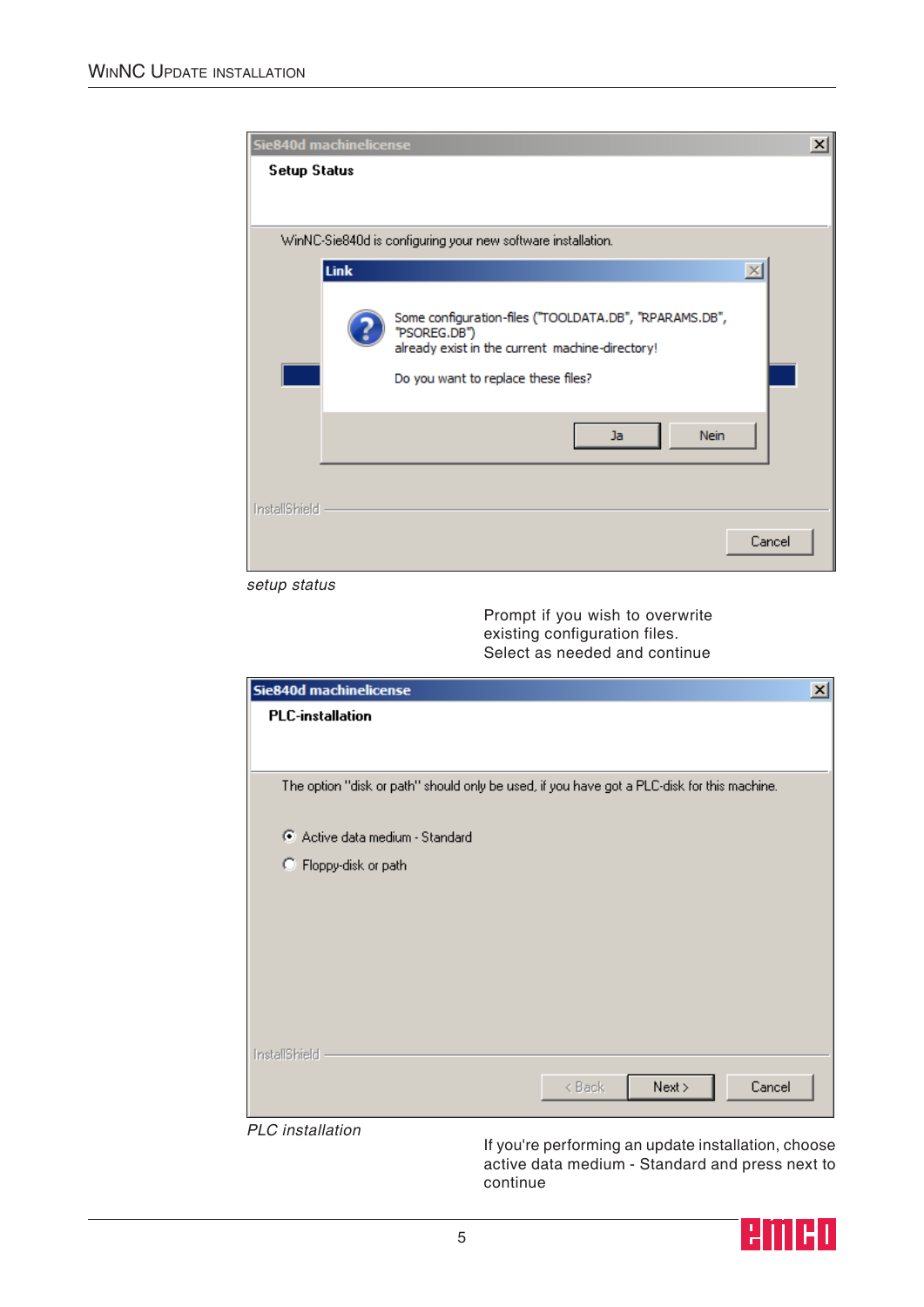If the option Floppy disk or path is selected, the following screen appears:

|                     | Sie840d machinelicense                                                 | $\vert x \vert$ |
|---------------------|------------------------------------------------------------------------|-----------------|
| <b>Setup Status</b> |                                                                        |                 |
|                     |                                                                        |                 |
|                     |                                                                        |                 |
|                     | WinNC-Sie840d is configuring uour new software installation.           |                 |
|                     | $\vert x \vert$<br>Setup needs additional data                         |                 |
|                     | Please enter path for PLC data of the following machine:<br>A8F S05 51 |                 |
|                     | Path:                                                                  |                 |
|                     | E:\Machine\PLC<br>Browse                                               |                 |
|                     | InstallShield                                                          |                 |
|                     | 0K<br>Cancel                                                           |                 |
|                     |                                                                        |                 |
| InstallShield       |                                                                        |                 |
|                     | Cancel                                                                 |                 |

enter path for PLC data

Enter the path where the PCL is stored.

The path has to be input inclusive "PLC" (the directory can be searched with "browse").

Make sure that the PCL update is already downloaded and unzipped, also refer to page 2, filedownload from the EMCO homepage.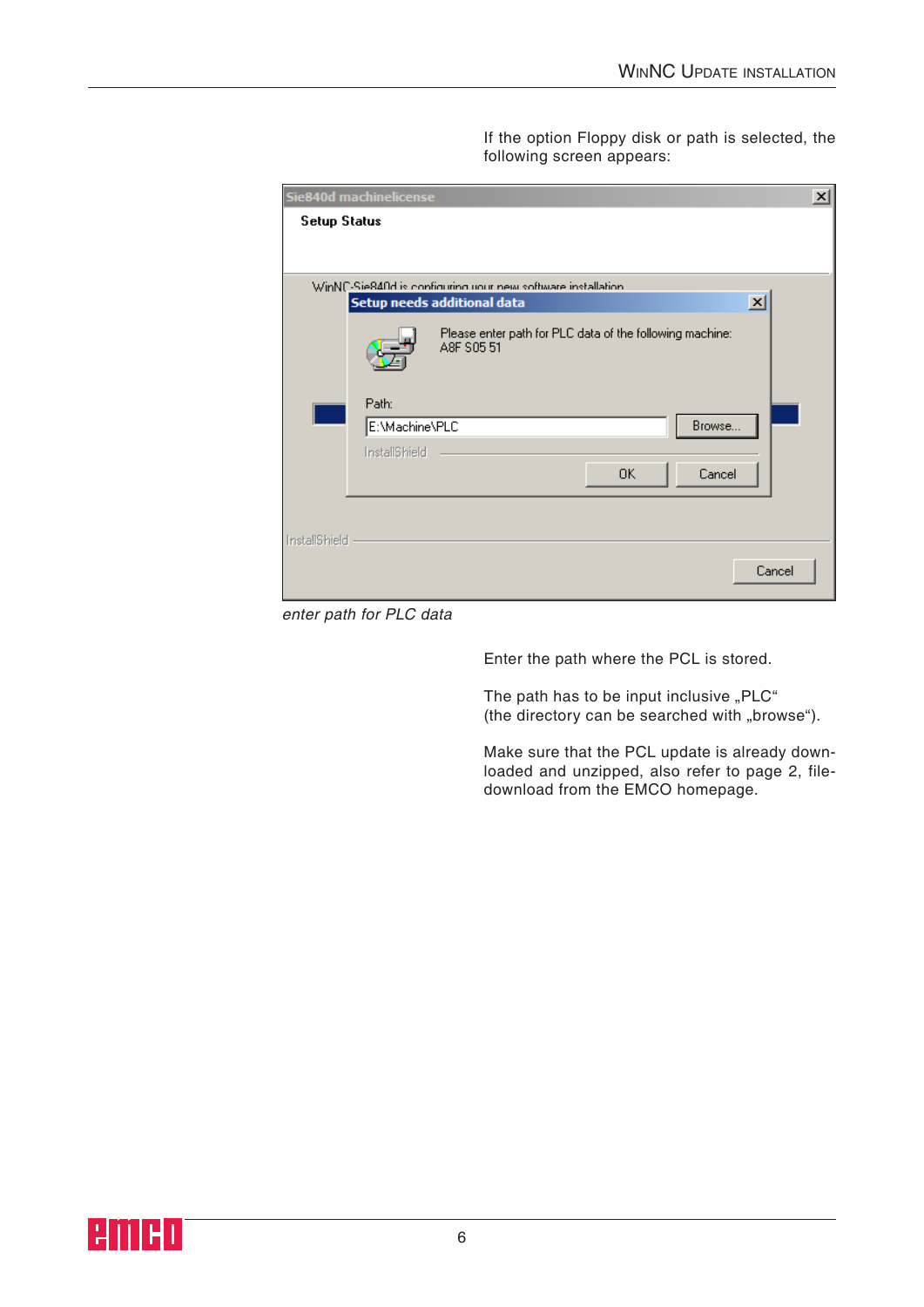See below the file-structure as shown from the Windows Explorer:

| Bearbeiten Ansicht<br>7<br><b>Datei</b><br><b>Extras</b> |                    |
|----------------------------------------------------------|--------------------|
| Organisieren > Freigeben für > Brennen Neuer Ordner      |                    |
| <b>Extra</b> Favoriten                                   | Name $-$           |
|                                                          | mill <sub>55</sub> |
| 田 Bibliotheken                                           | $mill$ 105         |
|                                                          | $mill$ 125         |
| □ <sub>I</sub> ll Computer                               | $mill$ 155         |
| El Bigger (C:)                                           | mill250            |
| $\Box$ Wechseldatenträger (E:)                           | mill300            |
| Machine<br>FI II                                         | mill450            |
| ACC_MSD<br><b>PLC</b><br>Ξ                               | turn55             |
| mill <sub>55</sub>                                       | turn 105           |
| mill 105                                                 | turn 125           |
| $mill$ 125                                               | turn 155           |
| $mill$ 155                                               | turn250            |
| mill250                                                  |                    |
| mill300<br>⊞                                             | turn325            |
| mill450<br>Ŧ                                             | turn332            |
| turn55                                                   | pcmasch0.awl       |
| turn105                                                  | <b>README, TXT</b> |
| turn125                                                  | simacc.awl         |
| turn155                                                  |                    |
| turn250                                                  |                    |
| turn325<br>$\overline{+}$                                |                    |
| turn332<br>$\overline{+}$                                |                    |

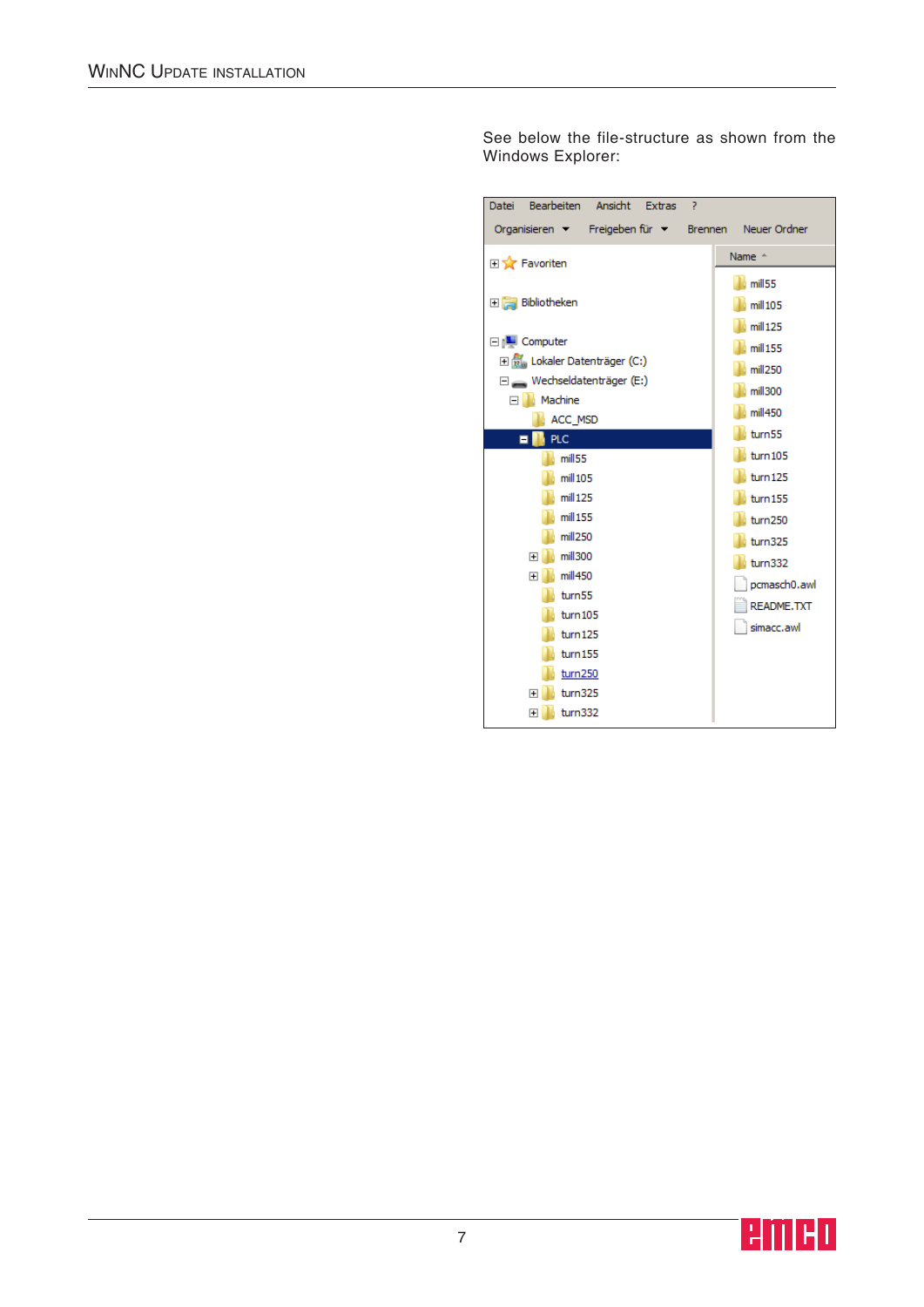| Sie840d machinelicense                                                       | $\vert x \vert$ |
|------------------------------------------------------------------------------|-----------------|
| Choose input media:                                                          |                 |
|                                                                              |                 |
|                                                                              |                 |
| Information: The keys of an USB-compatible control keyboard are illuminated! |                 |
| no external input device                                                     |                 |
| Machinekeyboard                                                              |                 |
| USB-compatible machinekeyboard                                               |                 |
| Digitizer                                                                    |                 |
|                                                                              |                 |
|                                                                              |                 |
|                                                                              |                 |
|                                                                              |                 |
|                                                                              |                 |
| InstallShield                                                                |                 |
| Cancel<br>Next<br>< Back                                                     |                 |
|                                                                              |                 |

choose input media

 $A$ 

#### **Note:**

Depending on the machine that is used, the WinNC which is used or if you're working on a machine job or on a programming job, this selection may be different.

"USB compatible machinekeyboard" is used on all ACC machines.

Exceptions are PC machines, that have been converted to ACC. In this case, "Machinekeyboard " has to be selected.

(Connection to a PC via the serial port COM1, COM2 ...).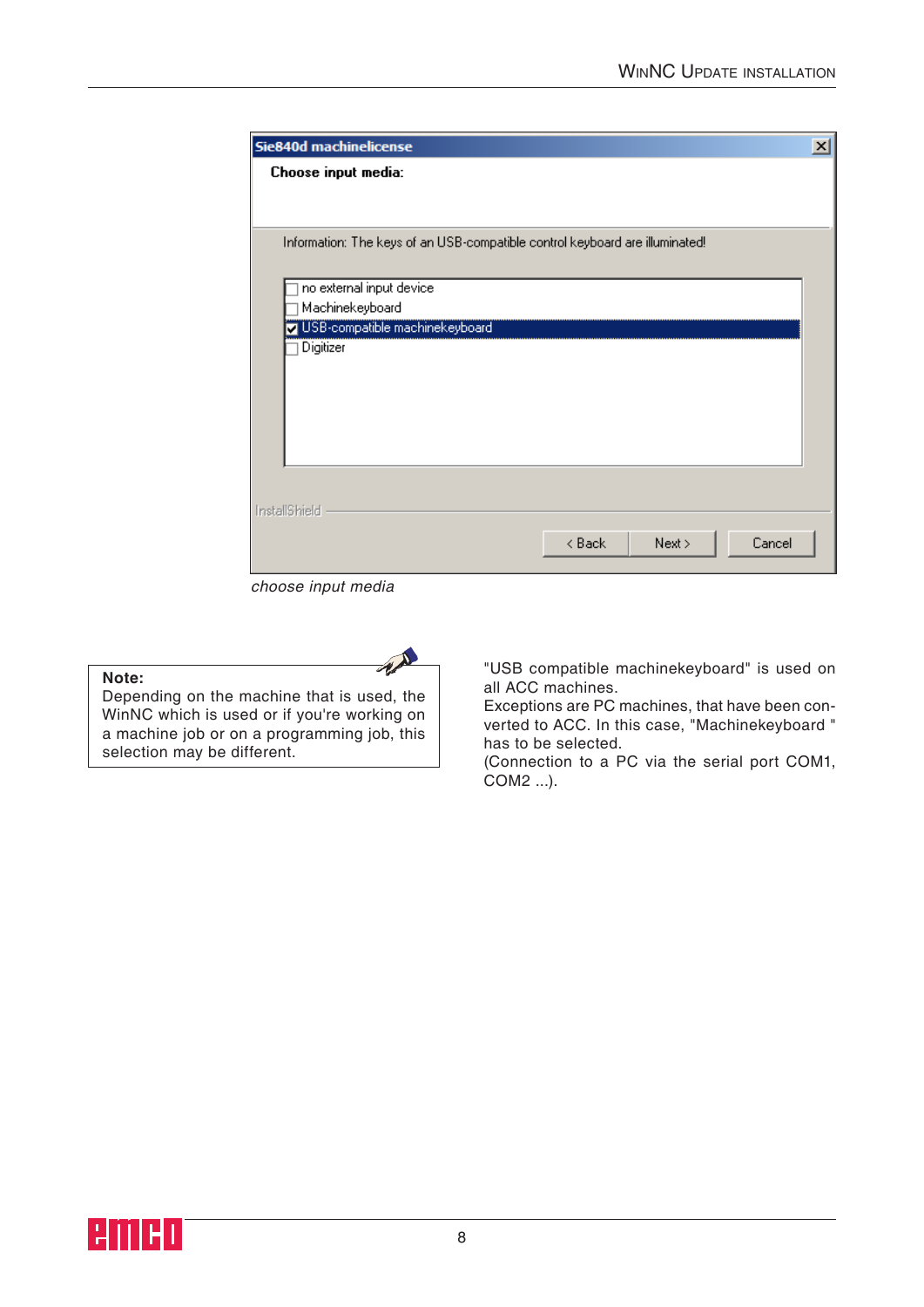| Sie840d machinelicense                                                                                                                                                                                              | ×            |
|---------------------------------------------------------------------------------------------------------------------------------------------------------------------------------------------------------------------|--------------|
| <b>Choose Port:</b>                                                                                                                                                                                                 |              |
| Please choose a port for the activated inpud-device.                                                                                                                                                                |              |
| <b>ACC-Update</b>                                                                                                                                                                                                   | $\mathbb{X}$ |
| Setup will check (and ev. update) the software on your machine.<br>If there is not an up to date software available on the machine,<br>functional restrictions are possible.<br>Do you want to start the check now? |              |
| <b>Nein</b><br>Ja                                                                                                                                                                                                   |              |
| <b>InstallShield</b><br>< Back<br>Next >                                                                                                                                                                            | Cancel       |
|                                                                                                                                                                                                                     |              |

ACC update

## AN To perform the ACC update, the CNC machine has to be turned on and must be ready for

**Note:**

service.

select YES to continue if you wish to perform the check of your software.